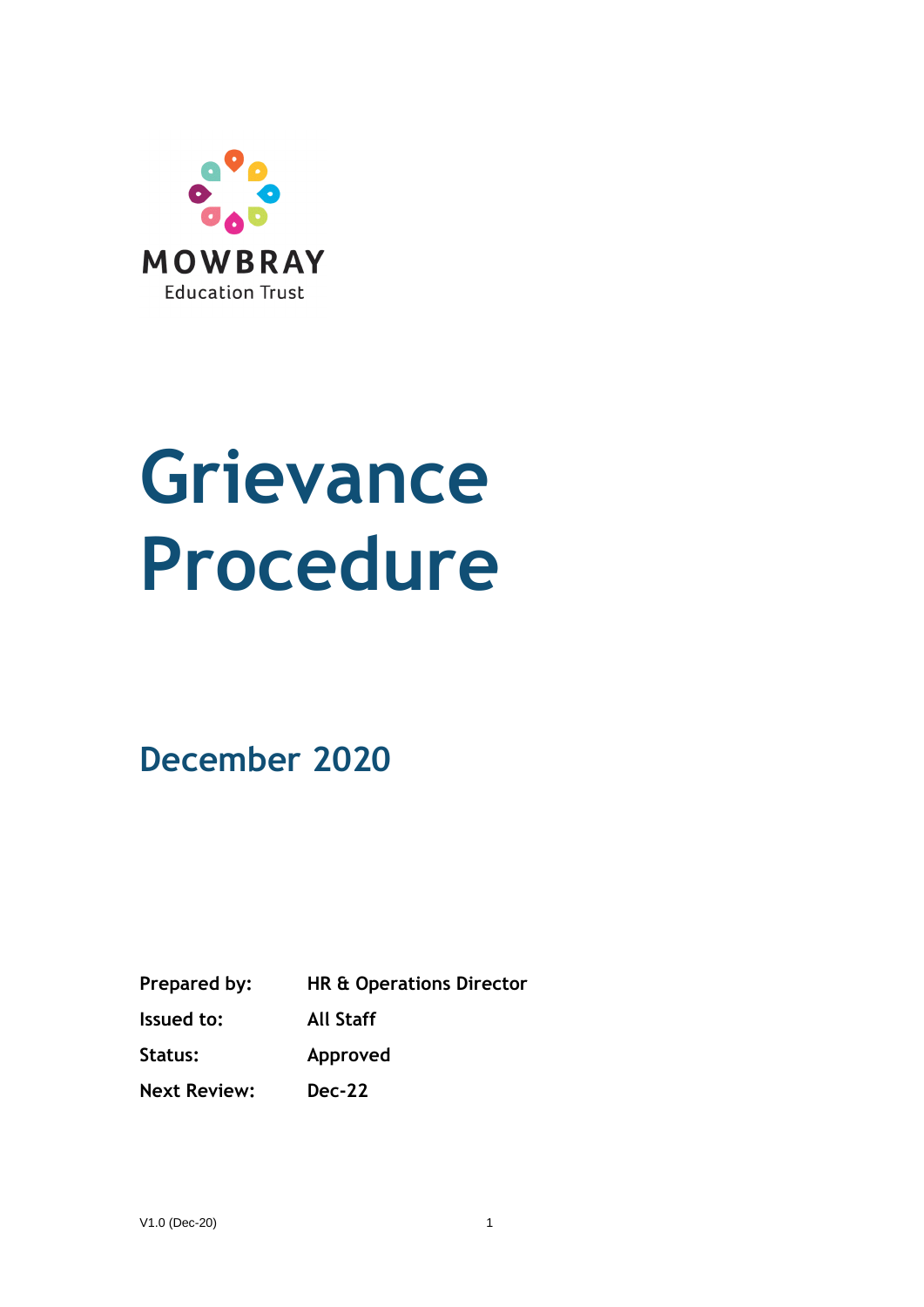## **Contents**

| 1.  | Introduction                           | $\mathbf{3}$            |
|-----|----------------------------------------|-------------------------|
| 2.  | Scope                                  | $\mathbf{3}$            |
| 3.  | Definitions                            | 3                       |
| 4.  | Using this procedure                   | $\overline{4}$          |
| 5.  | Raising grievances informally - Step 1 | $\overline{\mathbf{4}}$ |
| 6.  | Formal written grievances - Step 2     | 5                       |
| 7.  | Investigations                         | 5                       |
| 8.  | Right to be accompanied                | 5                       |
| 9.  | Grievance meeting                      | 6                       |
| 10. | Appeals - Step 3                       | $\overline{7}$          |
| 11. | Review of policy                       | $\overline{7}$          |
| 12. | Log of changes to document             | 8                       |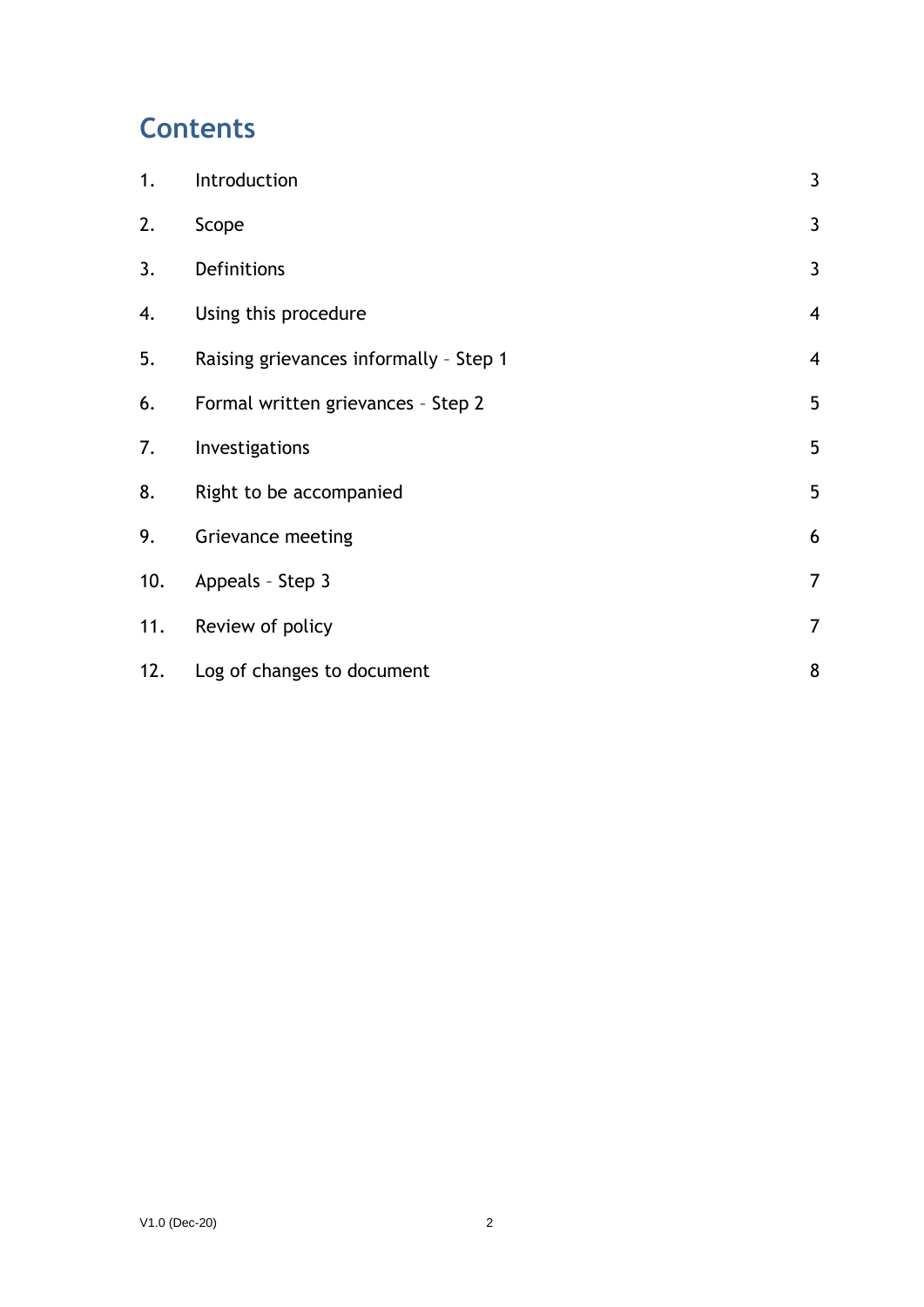## <span id="page-2-0"></span>**1 Introduction**

It is the Trust's policy to ensure that all employees have access to a procedure to help deal with any grievances relating to their employment fairly and without unreasonable delay. Where you make us aware that you have a complaint we will investigate any formal grievance that you raise, hold a meeting to discuss it with you, inform you in writing of the outcome, and give you a right of appeal if you are not satisfied.

Issues that may cause grievances include:

- terms and conditions of employment;
- health and safety;
- work relations;
- new working practices;
- working environment;
- organisational change; and
- discrimination.

This procedure does not form part of an employee's contract of employment and it may be amended at any time following consultation. We may also vary application of this procedure, including any time scales for action, as appropriate.

The policy has been agreed following consultation with recognised trade unions. It has been formally adopted by the Trust.

#### **2 Scope**

This procedure applies to all employees regardless of length of service. It does not apply to casual, agency workers or self-employed contractors.

#### <span id="page-2-1"></span>**3 Definitions**

In the context of this policy Manager means the following:

- Head Teacher for all school based staff
- Centre Manager for all nursery based staff
- HR & Operations Director for all central staff
- Director for Quality of Education for all Head Teachers and Centre Managers
- CEO for Executive team
- Chair of the Board for CEO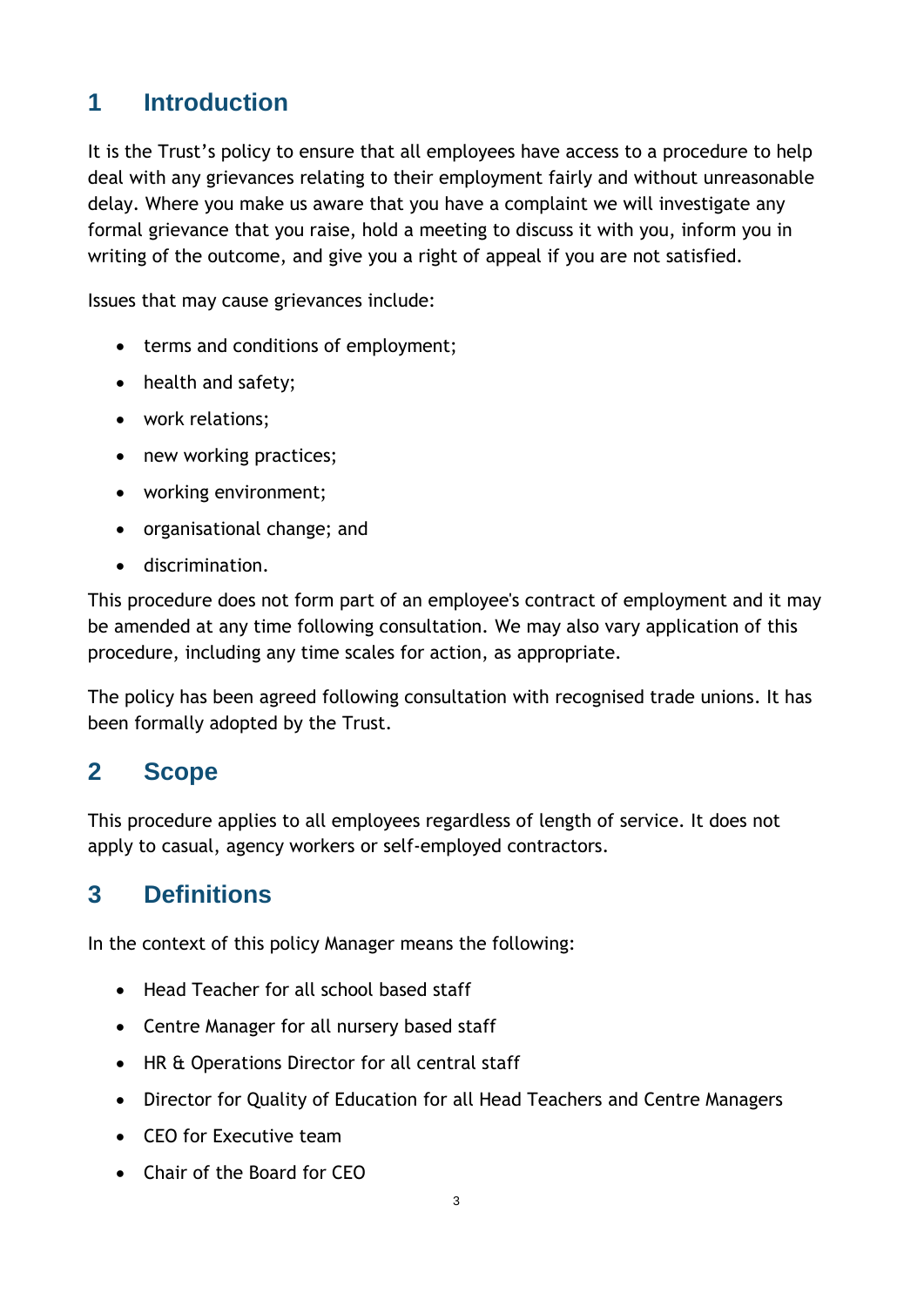A Manager may delegate some actions in this policy to an appropriate person.

## <span id="page-3-0"></span>**4 Using this procedure**

Complaints that amount to an allegation of misconduct on the part of another employee will be investigated and dealt with under the Disciplinary Policy & Procedure and you will be informed if this is the case.

This Grievance Procedure should not be used to complain about dismissal or disciplinary action or the outcomes of other procedures. If you are dissatisfied with any disciplinary action, you should submit an appeal under the Disciplinary Policy & Procedure.

Where an employee raises a grievance during a disciplinary process the disciplinary process may be temporarily suspended in order to deal with the grievance. Where the grievance and disciplinary cases are related it may be appropriate to deal with both issues concurrently.

The Trust has a separate Whistleblowing Policy to enable employees to report illegal activities, wrongdoing or malpractice. However, where you are directly affected by the matter in question, or where you feel you have been victimised for an act of whistleblowing, you may raise the matter under this grievance procedure.

This procedure does not apply to grievances concerning two or more employees (collective grievances) raised by a representative of a trade union. These will be dealt with as appropriate to the facts of the case.

This procedure should not to be used in situations where the employee simply disagrees with a reasonable management instruction from a manager.

Written grievances will be placed on your HR file along with a record of any decisions taken and any notes or other documents compiled during the grievance process. These will be processed in accordance with our Data Protection Policy.

It may be appropriate for the matter to be dealt with by way of mediation, depending on the nature of your grievance. This involves the appointment of a third-party mediator, who will discuss the issues raised by your grievance with all of those involved and seek to facilitate a resolution. Mediation will be used only where all parties involved in the grievance agree.

## <span id="page-3-1"></span>**5 Raising grievances informally – Step 1**

We believe that most grievances can be resolved quickly and informally through open communication and discussion with your line manager or Manager. We would always aim to resolve your grievance informally where possible. If you feel unable to speak to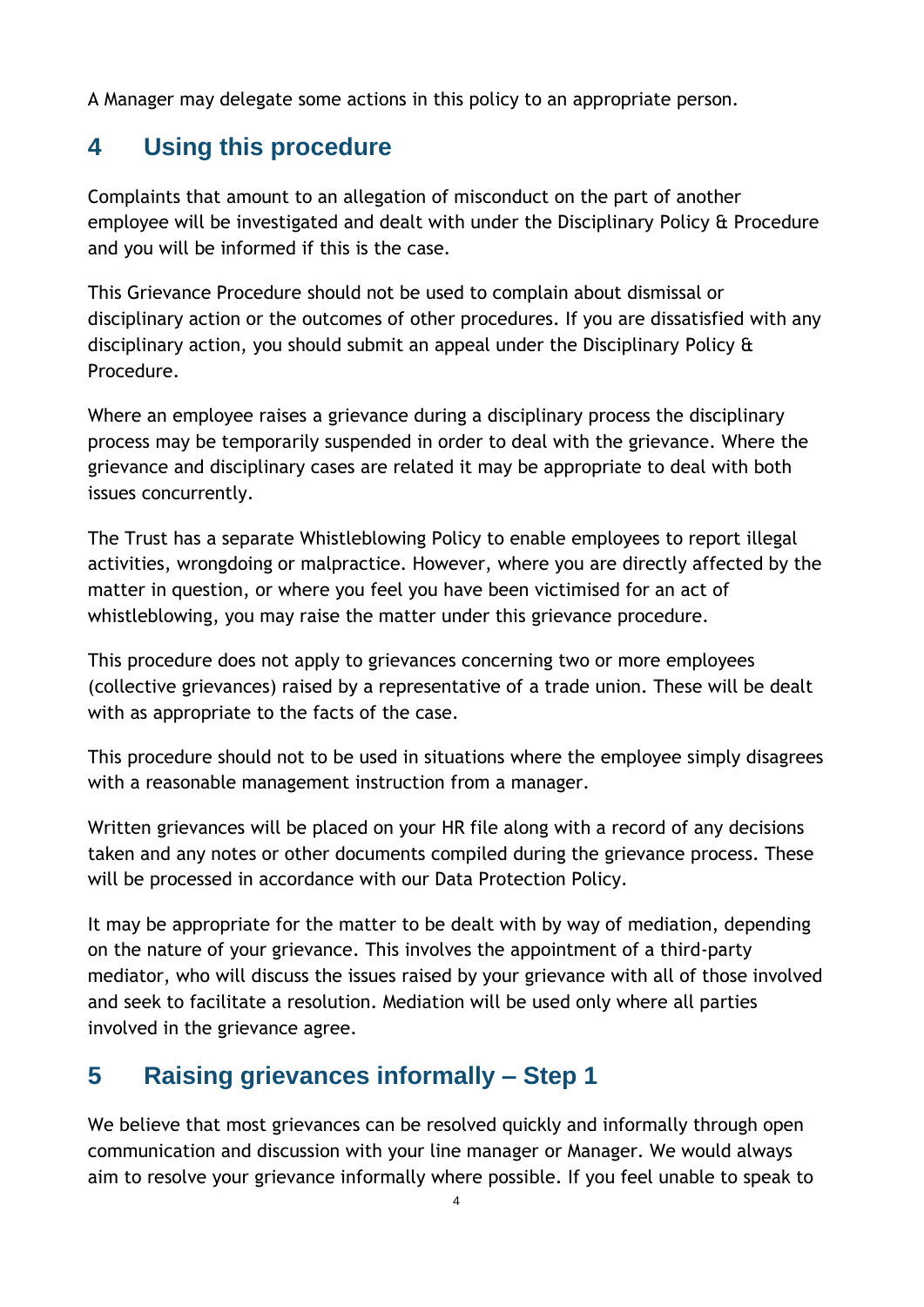your Manager, for example, because the complaint concerns them, then you should speak informally to a more senior manager or the HR Team. If this does not resolve the issue, you should follow the formal procedure below.

#### <span id="page-4-0"></span>**6 Formal written grievances – Step 2**

If your grievance cannot be resolved informally you should put it in writing and submit it to your Manager, indicating that it is a formal grievance.

The written grievance should contain a brief description of the nature of your complaint, including any relevant facts, dates, and names of individuals involved. In some situations we may need to ask you to provide further information. You should also state what your desired outcome would be to resolve the situation.

#### <span id="page-4-1"></span>**7 Investigations**

In some cases it may be necessary for us to carry out an investigation into your grievance. The amount of any investigation required will depend on the nature of the complaint and will vary from case to case. It may involve interviewing and taking statements from you and any witnesses, and/or reviewing relevant documents. The investigation will usually be carried out by your line manager or someone else appointed by the Manager.

You must co-operate fully and promptly in any investigation. This may include informing us of the names of any relevant witnesses, disclosing any relevant documents to us and attending interviews, as part of our investigation.

We may initiate an investigation before holding a grievance meeting where this appropriate. In other cases we may hold a grievance meeting before deciding what investigation (if any) to carry out. In those cases we will hold a further grievance meeting with you after our investigation and before we reach a decision.

#### <span id="page-4-2"></span>**8 Right to be accompanied**

You may bring a companion to any grievance meeting or appeal meeting under this procedure. The companion may be either a trade union representative or a colleague. You must tell the person holding the grievance meeting who your chosen companion is, in good time before the meeting.

Should you choose to bring a companion to the meeting, you will be responsible for making these arrangements and for providing your companion with any paperwork that they require for the meeting.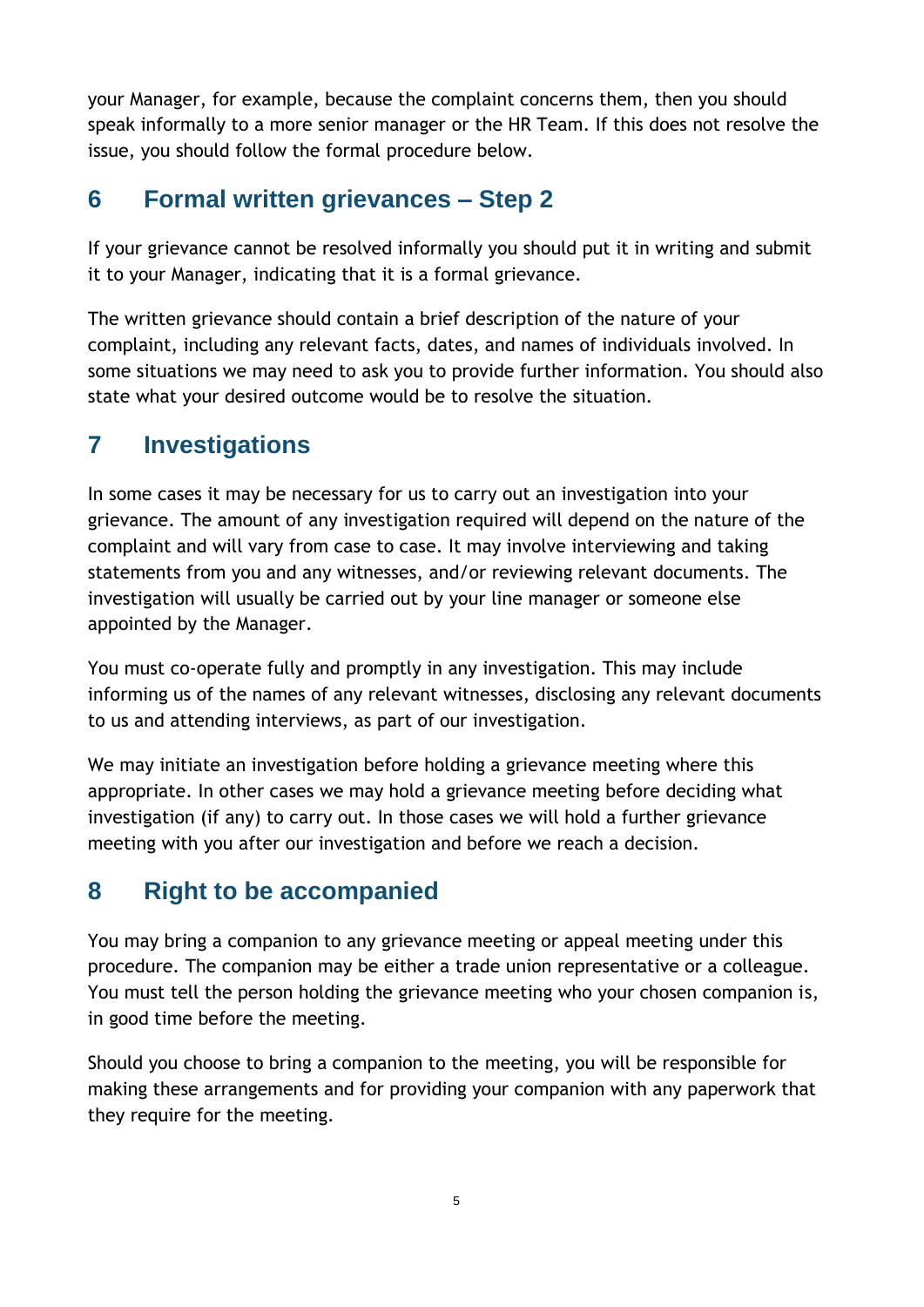At the meeting, your companion may make representations to us and ask questions, but should not answer questions on your behalf. You may request an adjournment to speak to them privately at any time during the meeting.

Acting as a companion is voluntary and your colleagues are under no obligation to do so. If they agree to do so they will be allowed reasonable time off from duties without loss of pay to act as a companion.

If your chosen companion is unavailable at the time a meeting is scheduled, you may propose an alternative time for the meeting to take place and so long as the alternative time is reasonable and within five working days after the original scheduled date, we will postpone the meeting once. If your chosen companion will not be available for more than five working days afterwards, we may ask you to choose someone else.

We may, at our discretion, allow you to bring a companion who is not a colleague or union representative (for example, a member of your family) as a reasonable adjustment if you have a disability.

#### <span id="page-5-0"></span>**9 Grievance meeting**

The Manager will arrange a grievance meeting, normally within 10 working days of receiving your written grievance. You and your companion (if any) should make every effort to attend the grievance meeting.

The purpose of a grievance meeting is to enable you to explain your grievance and how you think it should be resolved, and to assist us to reach a decision based on the available evidence and the representations you have made. Everyone involved in the process is entitled to be treated calmly and with respect. The Trust will not tolerate abusive or insulting behaviour from anyone taking part in grievance procedures and will treat any such behaviour as misconduct under the Disciplinary Policy & Procedure.

After an initial grievance meeting we may carry out further investigations and hold further grievance meetings as we consider appropriate. Such meetings will be arranged without unreasonable delay.

We will write to you, usually within 5 working days of the final grievance meeting, to inform you of the outcome of your grievance and any further action that we intend to take to resolve the grievance. We will also remind you of your right of appeal. Where appropriate we may hold a meeting to give you this information in person.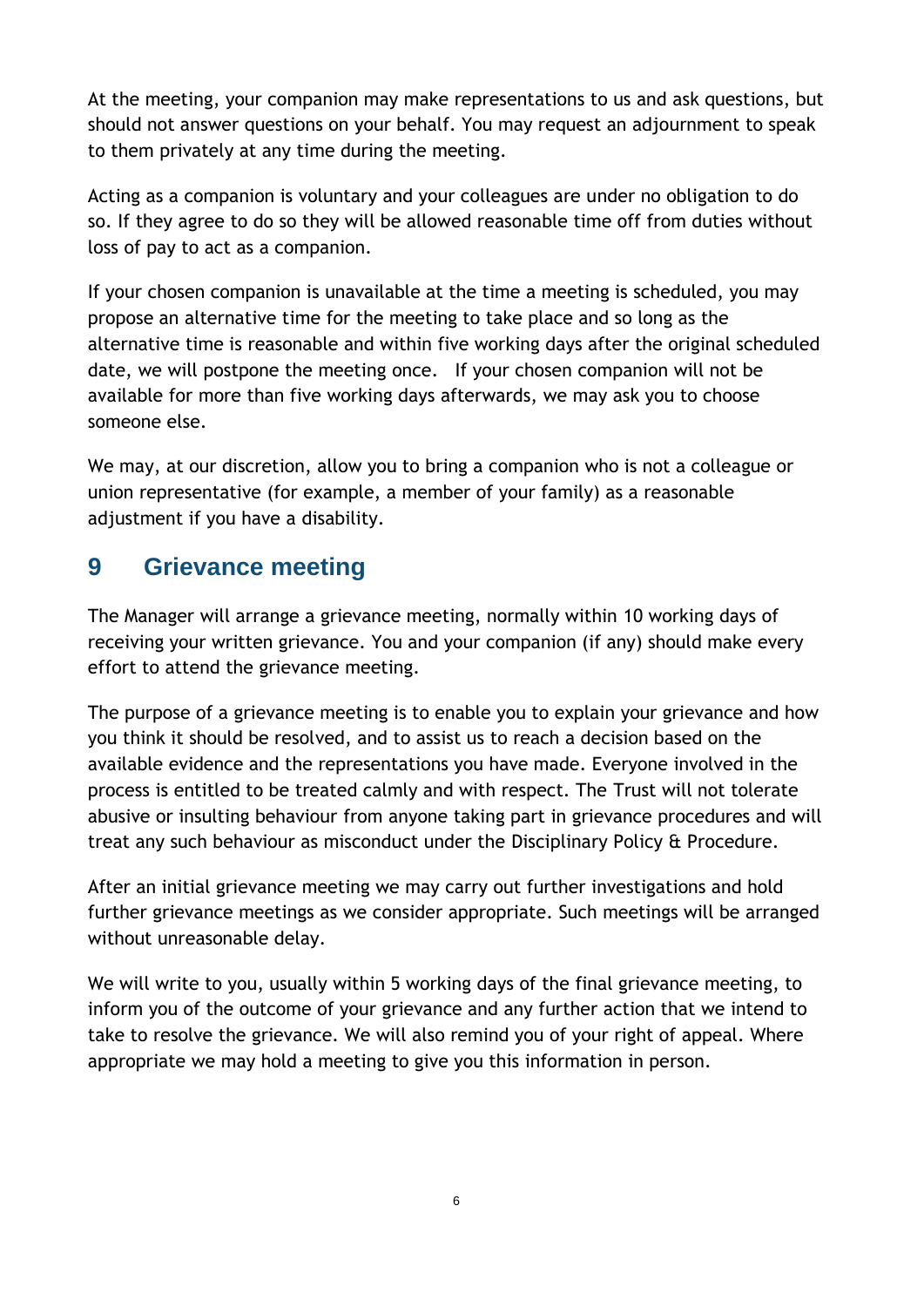## <span id="page-6-0"></span>**10 Appeals – Step 3**

If the grievance has not been resolved to your satisfaction you may appeal in writing to the Manager, stating your full grounds of appeal, within 5 working days of the date on which the decision was sent or given to you.

We will hold an appeal meeting without unreasonable delay, normally within 10 working days of receiving your written appeal. This will be dealt with impartially by a more senior manager who has not previously been involved in the case (although they may ask anyone previously involved to be present). You have a right to bring a companion to the meeting (see section 8).

The meeting will be a review of the original decision in the light of the points of appeal and any new information that may have come to light.

The final decision will be confirmed in writing, usually within 5 working days of the appeal hearing. This is the end of the procedure and there is no further appeal.

## <span id="page-6-1"></span>**11 Review of policy**

This policy is reviewed biennially by the Trust in consultation with the recognised trade unions. We will monitor the application and outcomes of this policy to ensure it is working effectively.